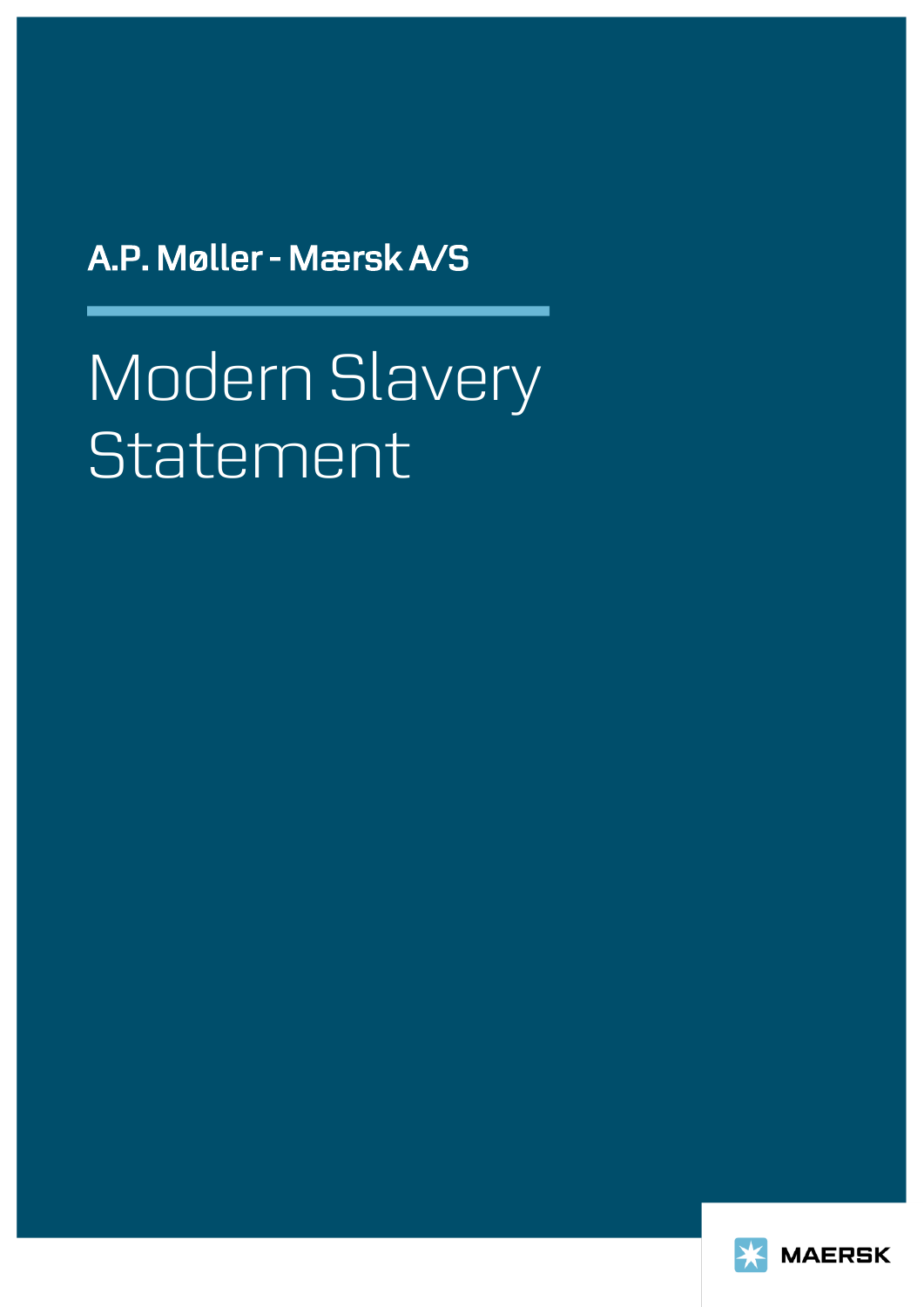# A.P. Møller - Mærsk A/S – Modern Slavery Statement

This statement is made in accordance with Section 54 of the UK Modern Slavery Act 2015 by Maersk Line A/S, reporting as part of A.P. Møller – Mærsk A/S. It provides an overview of Maersk's policies and processes relating to the management of the risk of modern slavery, and should be regarded as complementary to the A.P. Moller - Maersk Sustainability Report. For further information on our activities and progress, please see [the](http://www.maersk.com/en/the-maersk-group/sustainability/reports)  [Sustainability Report 2016.](http://www.maersk.com/en/the-maersk-group/sustainability/reports)

A.P. Moller - Maersk is an integrated transport & logistics company with multiple brands, and a global leader in container shipping and ports. Including a stand-alone Energy division, A.P. Moller - Maersk employs roughly 88,000 employees across 130 countries.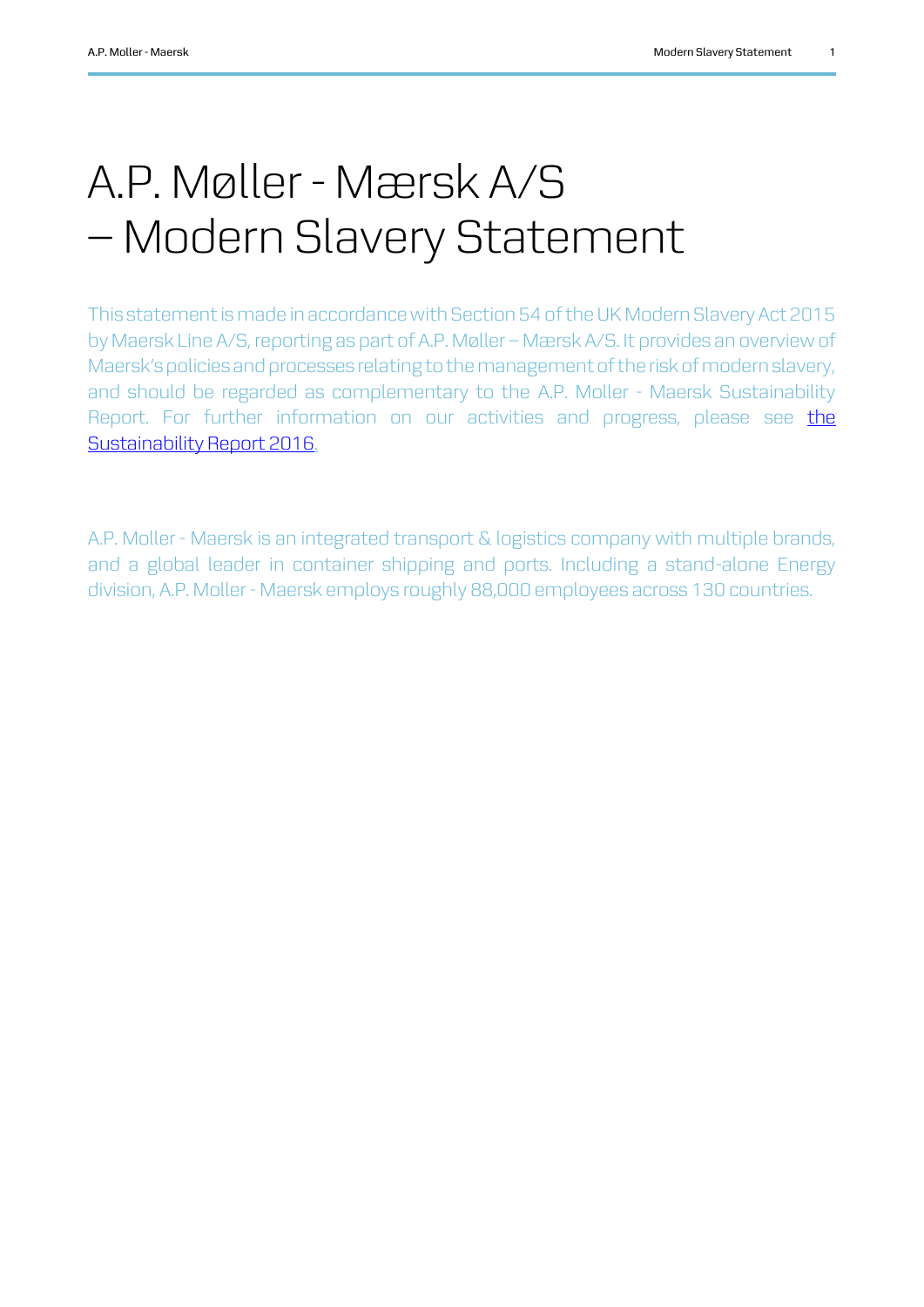### Policies and Governance

A.P. Moller - Maersk strives to conduct business in a responsible and upright manner, in line with the A.P. Moller -[Maersk Values,](http://www.maersk.com/en/the-maersk-group/about-us/maersk-group-core-values) and is committed to good and fair labour conditions in its own operations and supply chain. We refrain from practices that can give rise to risksof forced or involuntary labour, human trafficking and other practices defined as 'modern slavery', as per our [Global Labour Principles](http://www.maersk.com/~/media/the%20maersk%20group/sustainability/files/global-labour-principles/maersk_global_labour_principles.pdf) and our Third Party Code of Conduct.

| Global Labour Principles                                                                                                                                                                                                                                                                                                                                                                                                                                                                                                                                                                                                                                                                                                                                                                   | Third Party Code of Conduct                                                                                                                                                                                                                                                                                                                                                                                                                                                                                                                                                                                                                                                                                                                                                                                                                                                                                                                                                                                                                      |
|--------------------------------------------------------------------------------------------------------------------------------------------------------------------------------------------------------------------------------------------------------------------------------------------------------------------------------------------------------------------------------------------------------------------------------------------------------------------------------------------------------------------------------------------------------------------------------------------------------------------------------------------------------------------------------------------------------------------------------------------------------------------------------------------|--------------------------------------------------------------------------------------------------------------------------------------------------------------------------------------------------------------------------------------------------------------------------------------------------------------------------------------------------------------------------------------------------------------------------------------------------------------------------------------------------------------------------------------------------------------------------------------------------------------------------------------------------------------------------------------------------------------------------------------------------------------------------------------------------------------------------------------------------------------------------------------------------------------------------------------------------------------------------------------------------------------------------------------------------|
| All employees are covered by a single set of <b>Global Labour</b><br><b>Principles</b> , designed to protect their rights and safety.<br>The Global Labour Principles framework is implemented<br>across A.P. Moller - Maersk with the aim of furthering<br>constructive and productive labour relations with employees<br>and their representatives, ensuring that labour relations and<br>labour conditions serve the interests of both, the employees<br>and the company.<br>The Head of A.P. Moller - Maersk Human Resources is<br>responsible for monitoring the implementation of, and<br>compliance with, the Global Labour Principles. Progress is<br>reported by the A.P. Moller - Maersk Global Labour Relations<br>Council to the Head of A.P. Moller - Maersk Human Resources. | A.P. Moller - Maersk Third Party Code of Conduct describes<br>what we consider to be appropriate business conduct by<br>suppliers, third-party agents and contractors (hereafter<br>'suppliers') and it is implemented through the Responsible<br>Procurement Programme (read further below).<br>The Code sets out expectations concerning responsible<br>business behaviour in the areas of health and safety, equal<br>opportunity rights, compensation and working hours, child<br>labour and forced or involuntary labour, freedom of<br>association, anti-corruption and environment.<br>The CEOs of the businesses and Head of Maersk Procurement<br>are responsible for integrating the Responsible Procurement<br>Programme into existing procurement policies and processes<br>in the supplier relationships they respectively own or<br>manage. A.P. Moller - Maersk Sustainability Council is<br>responsible for endorsing the direction and measuring the<br>progress on implementation of the Responsible Procurement<br>Programme. |

#### A.P. Moller - Maersk Whistleblower System

We take seriously any allegations that human rights are not respected in our operations or business relations. Allegations can be reported without fear of retaliation by any person within or outside A.P. Moller - Maersk through our Whistle-blower system, available worldwide in more than 75 languages. It enables reporting of a wide scope of human rights concerns, including human trafficking and forced or involuntary labour, child labour, and actions harming persons, their livelihood or properties, related to our operations, suppliers, contractors, third-party agents, and other business partners with a direct link to A.P. Moller - Maersk.

# Due Diligence in our Supply Chain

Managing our supply chain risks is of special importance due to less direct oversight and control of their working conditions and recruiting practices. Since 2010, our [Responsible Procurement](http://www.maersk.com/en/the-maersk-group/sustainability/responsible-procurement) Programme aims at integrating sustainability into A.P. Moller - Maersk's purchasing processes, by measuring and ensuring compliance with the social and environmental standards contained in the A.P. Moller - Maersk Third Party Code of Conduct. Further, we strive to ensure that all suppliers with a contractual agreement are as a minimum required to follow our Third Party Code of Conduct, suppliers own equivalent, or international standards.

#### Supplier risk assessment

A.P. Moller - Maersk interacts with more than 100,000 suppliers every year in more than 100 countries, of which we have a contractual relationship with more than 20,000 companies. Following a human rights and environmental due diligence exercise conducted in 2015, all A.P. Moller - Maersk businesses identified their top 10 high-risk supplier categories. There are 5,000 suppliers in these high-risk categories, enabling a more focused approach to risk